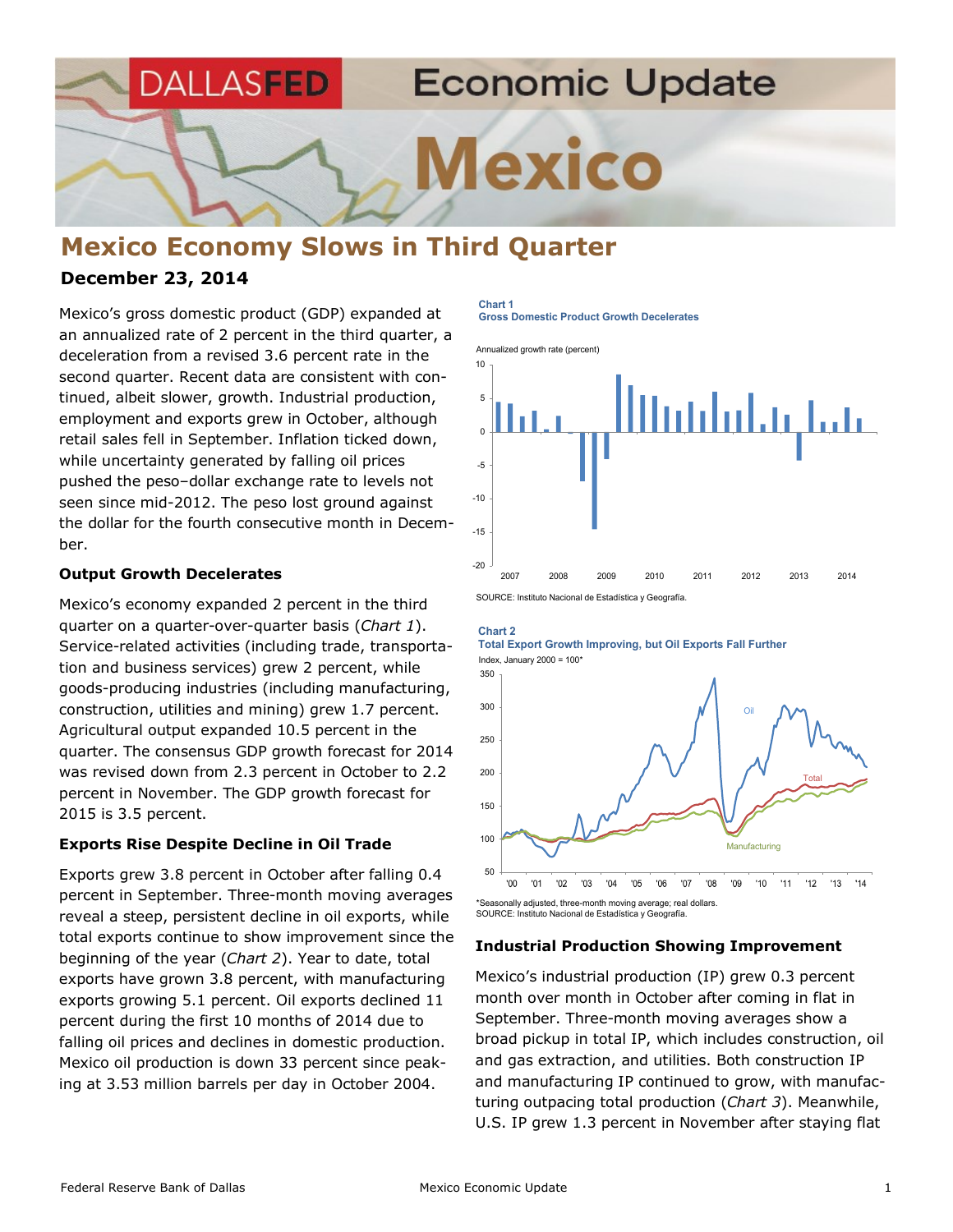in October. Mexico's industrial production typically tracks U.S. IP, due in part to the U.S. automotive industry's large presence in Mexico.

## **Retail Sales Tick Down in September**

Retail sales fell 0.7 percent in September after growing for three consecutive months over the summer. The three-month moving average, however, still shows improvement since the second quarter (*Chart 4*). Year over year, retail sales are up 4.3 percent. Consumer confidence improved in November.

## **Job Growth Moderates in November**

Formal-sector employment—jobs with government benefits and pensions—grew at an annualized rate of 3.9 percent in November, slower than the 2014 annual average growth of 4.2 percent but faster than the 2013 annual growth of 2.9 percent (*Chart 5*).

### **Peso Continues Depreciating**

The peso fell 4.4 percent against the U.S. dollar during the first 15 days of December, when the exchange rate averaged 14.4 pesos per dollar, up from 13.6 pesos per dollar in November (*Chart 6*). The peso has been unstable as a result of falling oil prices and its potential adverse effects on Mexico government finances. Oil revenues account for about one-third of the federal government budget.

## **Inflation Falls**

Inflation ticked down to 4.2 percent year over year in November (*Chart 7*). Prices excluding food and energy rose 3.4 percent, slightly above the central bank's long-term inflation target of 3 percent. Banco de México has made no further moves since it lowered



#### **Chart 3**

**Industrial Production Keeps Growing** 







**Chart 4 Retail Sales on Rise Since Second Quarter <sup>2014</sup>**